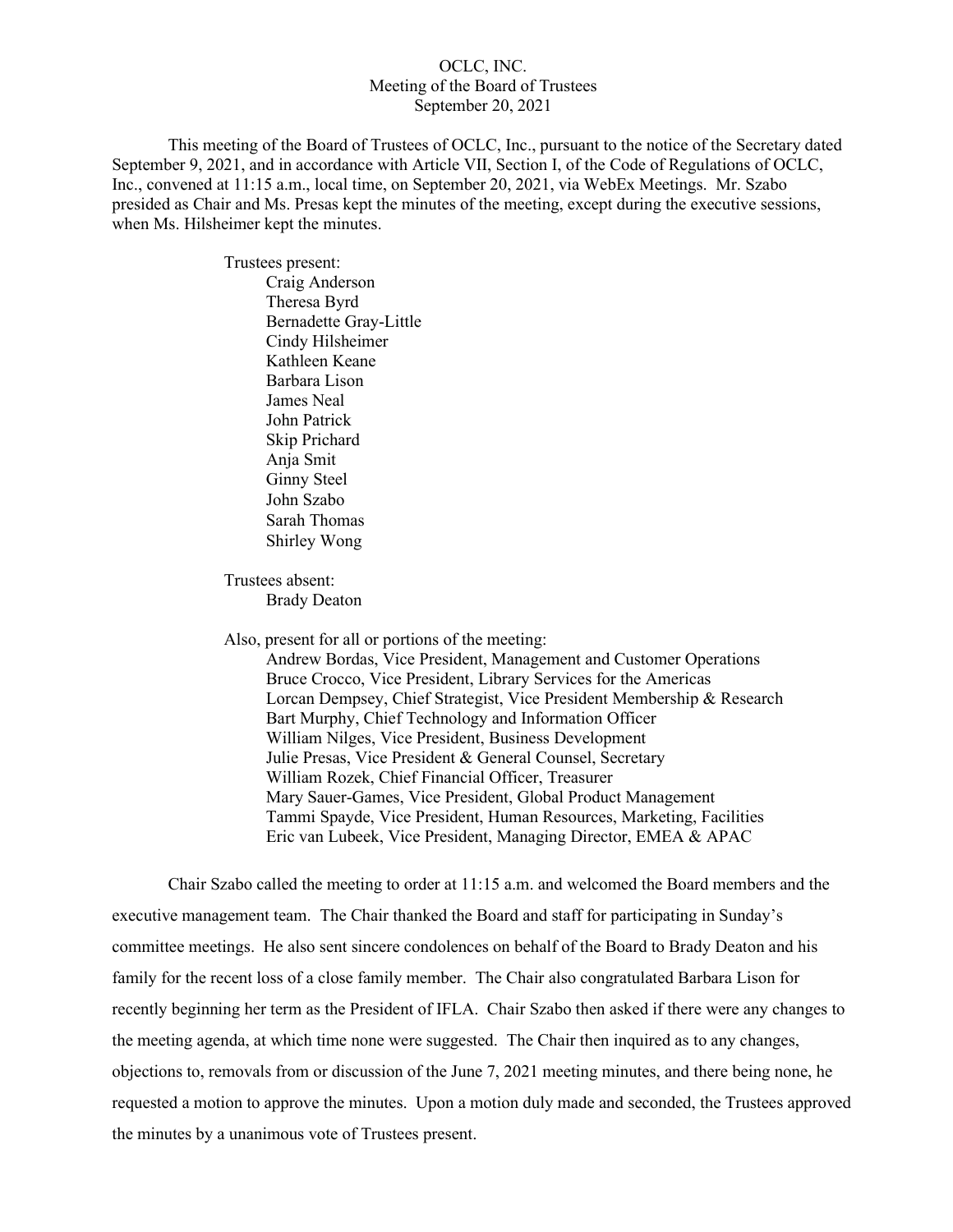The Chair then called for the President's report. Mr. Prichard asked that the Trustees look to his written report for details, which was previously provided. Mr. Prichard then provided an overview of the key themes to discuss today which include a recap of FY21 accomplishments and an overview of FY22 initiatives. He asked Mr. Rozek to discuss FY21 financial results. Mr. Rozek reviewed key items in the financial dashboard, noting that contribution was higher than budget due to factors including continued growth in management services and expense management.

Mr. Prichard highlighted the 5 company-wide themes (contribute, connect, create, compete, and choose) and reminded the Board that these have been OCLC's operating principles for the last 2 years. Mr. Prichard then asked members of the executive management team to discuss items form the 5 "C" themes. Mr. Dempsey discussed OCLC's research reports and the REALM project. Mr. Murphy provided an overview of OCLC's advancing racial equity initiative including various short-term and long-term items. Ms. Sauer-Games provided an overview of OCLC's smart fulfillment functionality as well as the Express Digital Delivery program. Mr. Nilges then delivered an update on Capira Tech since the acquisition, including the combination of business functions integration of Capira Mobile with OCLC management systems. Mr. Rozek described the progress happening with upgrading OCLC's back office systems and the resulting process improvements. Ms. Spayde provided an overview of the newly-designed web page and career page. Mr. Crocco described key WMS wins in the U.S. and EMEA. Ms. Sauer-Games followed up with an overview of new features in WMS and Wise. Mr. van Lubeek delivered an update on the Cultuurconnect customer relationship including the number of libraries which have gone live. Mr. Murphy described the new release of EZProxy including the robust security features. Ms. Spayde then provided an overview of the results of the employee opinion survey undertaken by OCLC in FY21.

Mr. Prichard thanked the team for their comments and then provided an overview of FY22 strategic initiatives. He announced the theme is changing to Breakthrough '22. He began by asking Board members to provide comments related to ongoing uncertainties and opportunities. After discussion, Mr. Prichard thanked Board members for their contributions. He then reviewed 4 areas where OCLC strategically helps libraries and then asked members of the executive membership team to discuss examples of key initiatives supporting these areas. Ms. Sauer-Games discussed the initiative to reimagine descriptive workflows in libraries and archives. Mr. Dempsey then discussed anti-racism and social justice initiatives supported by OCLC Research. Mr. Bordas provided an overview of investments in OCLC's knowledge base. Mr. Murphy discussed investments made to WMS.

After discussion, Mr. Prichard delivered final remarks. The Chair commended Mr. Prichard and the executive management team for the excellent presentation. This concluded the President's report.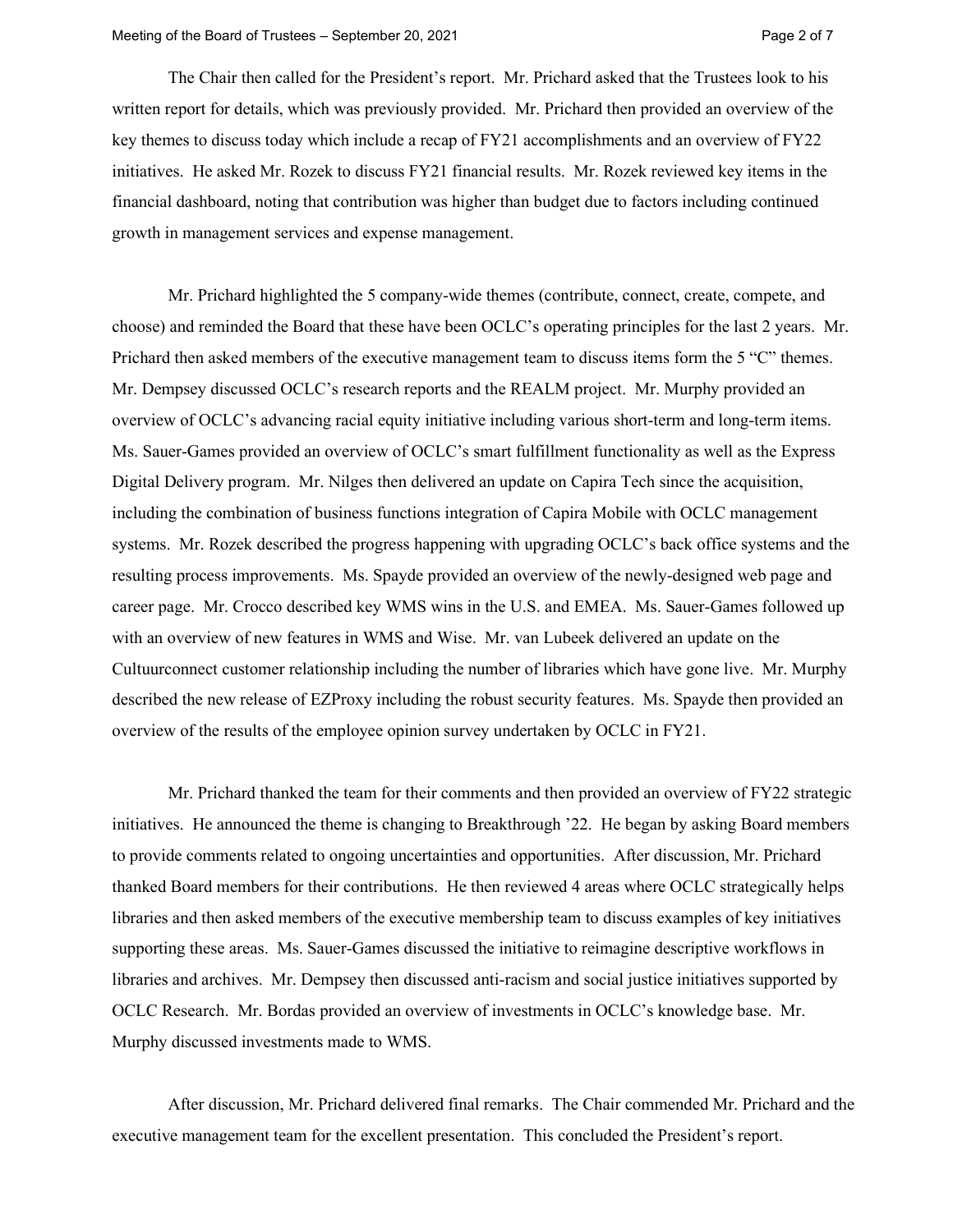The Chair then called for a break at 12:30 p.m.

The Chair reconvened the meeting at 1:00 p.m. and delivered the Chair's report. Chair Szabo noted that he has been in regular communication with Mr. Prichard. He also remarked that OCLC has really excelled despite difficult circumstances. He noted that he has been working with Anna Ryan on planning for the meeting in June 2022 with more information to be provided soon. He reported that he has also been in touch with incoming Board members. This concluded the Chair's report.

The Chair then reported that the Executive Committee met with all members except 1 present. The Executive Committee discussed the possibility of holding an in-person meeting in November. The Committee Chairs also previewed the agendas for the upcoming meetings. The Committee also received an update from Mr. Prichard on general matters, as well as a preview of the President's Report presentation. This concluded the report of the Executive Committee.

The Chair then called for the report of the Board Governance Committee. Ms. Lison reported that the Committee met with all members present, and had: (i) discussed the appointment and reappointment of Trustees in November, (ii) reviewed the draft committee assignments for 2022, (iii) discussed mentor assignments for new Board members, and (iv) received a preview of the Board development session to be held in November. Ms. Lison also noted that the self-assessment survey will be distributed to Board members following today's meeting. Ms. Gray-Little and Ms. Steel excused themselves from the meeting and Ms. Lison continued the committee report including the discussion on a resolution, which was recommended by the Committee, to approve the Board member appointments. Ms. Lison brought forward the following resolution to the Board for their approval:

#### **RESOLUTION**

RESOLVED, that Virginia Steel is hereby elected to a fouryear term on the Board of Trustees (the "Board"), which term will commence at the Annual Meeting of the Board of Trustees November 15, 2021 (the "Effective Date") and will end immediately following the Board meeting to occur in November, 2025, or if no such Board meeting is then scheduled, on the four-year anniversary of the Effective Date;

FURTHER RESOLVED, that Janet Walls is hereby elected to a four-year term on the Board of Trustees (the "Board"), which term will commence at the Annual Meeting of the Board of Trustees November 15, 2021 (the "Effective Date") and will end immediately following the Board meeting to occur in November, 2025, or if no such Board meeting is then scheduled, on the four-year anniversary of the Effective Date;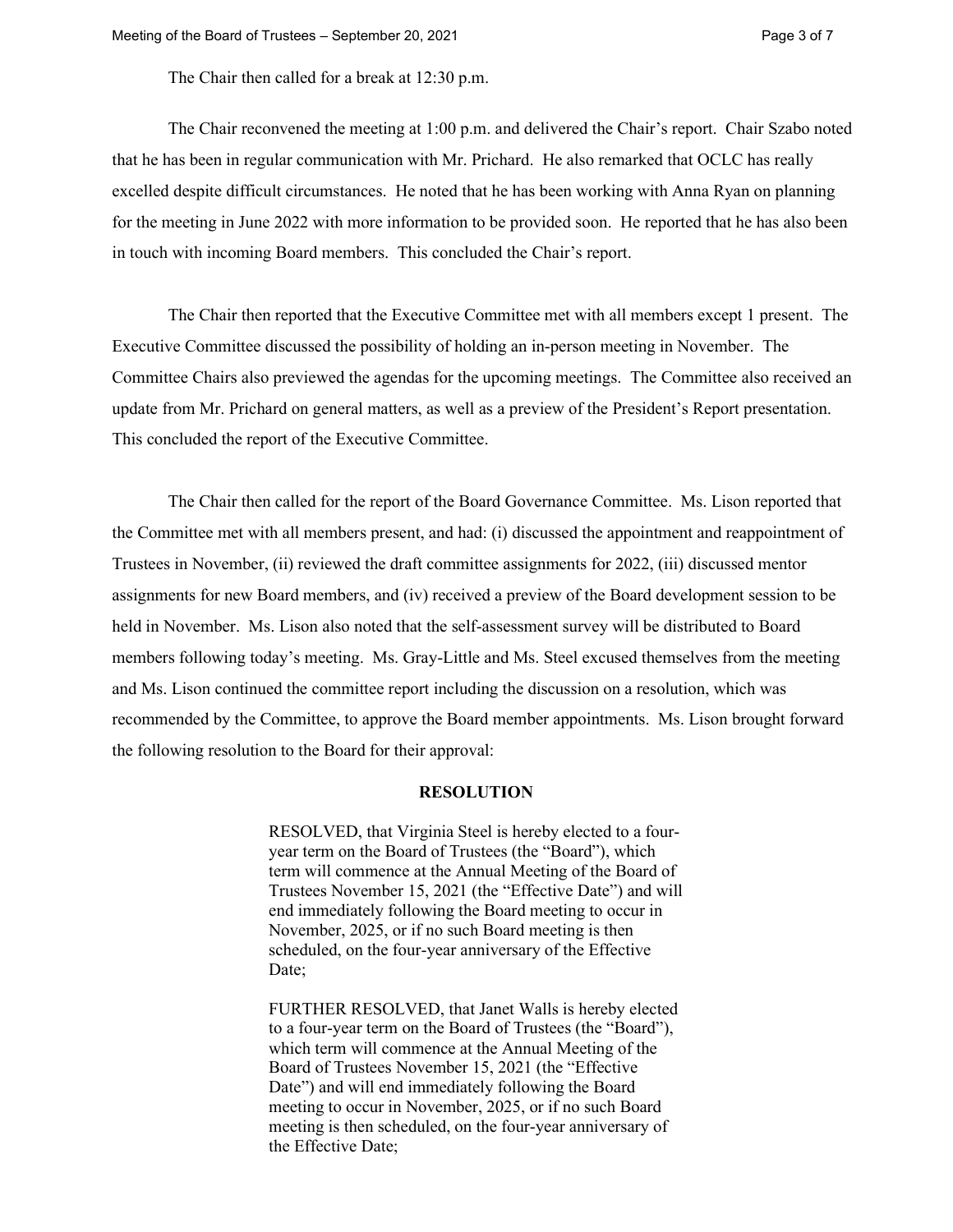FURTHER RESOLVED, that Bernadette Gray-Little is hereby elected to a four-year term on the Board of Trustees (the "Board"), which term will commence at the Annual Meeting of the Board of Trustees November 15, 2021 (the "Effective Date") and will end immediately following the Board meeting to occur in November, 2025, or if no such Board meeting is then scheduled, on the four-year anniversary of the Effective Date;

FURTHER RESOLVED, that the Board acknowledges the actions of the Global Council on April 5, 2021, wherein Debbie Schachter was elected by the Global Council to the Board, for a four-year term, which term will commence at the Annual Meeting of the Board of Trustees November 15, 2021 (the "Effective Date") and will end immediately following the Board meeting to occur in November, 2025, or if no such Board meeting is then scheduled, on the fouryear anniversary of the Effective Date.

Needing no second, and with no further discussion, the resolution was voted on and approved. Ms. Gray-Little and Ms. Steel rejoined the meeting. This concluded Ms. Lison's report.

The Chair then called for the report of the Personnel and Compensation Committee. Ms. Keane indicated that the Committee met with all members present, and had: (i) reviewed and discussed the FY21 results for the Management Incentive Plan (the "MIP"), (ii) reviewed and discussed results for the Long Term Incentive Plan (the "LTIP"), (iii) reviewed the goals and targets for the FY2022 MIP and FY2023 LTIP, and (iv) discussed the President & CEO performance appraisal. Each of these items will be reported on further during executive session. This concluded Ms. Keane's report.

The Chair then called for the report of the Membership Committee. Ms. Thomas reported that the Committee had met September 15<sup>th</sup> with all but 1 member present and had discussed the recommendations from the working group charged with reviewing the definition of membership to OCLC. Ms. Thomas then described the existing criteria for membership, the goals for the working group, the 3 scenarios considered by the working group, and the recommendation. She then provided an overview of the process and next steps. After discussion, Ms. Thomas thanked the members of the working group for their efforts. This concluded Ms. Thomas' report.

The Chair then called for the report of the Audit Committee. Ms. Gray-Little reported that the Committee met with all members present, and had: (i) reviewed OCLC's audited financial statements, (ii) discussed the findings of the auditors, (iii) reviewed the letter of required communications to the Audit Committee, (iv) spent time with the auditors in executive session without management present, (v) reviewed the language to be included in OCLC's Annual Report, (vi) received an update from BDO representatives on new accounting standards impacting OCLC, (vii) reviewed the results from an internal audit conducted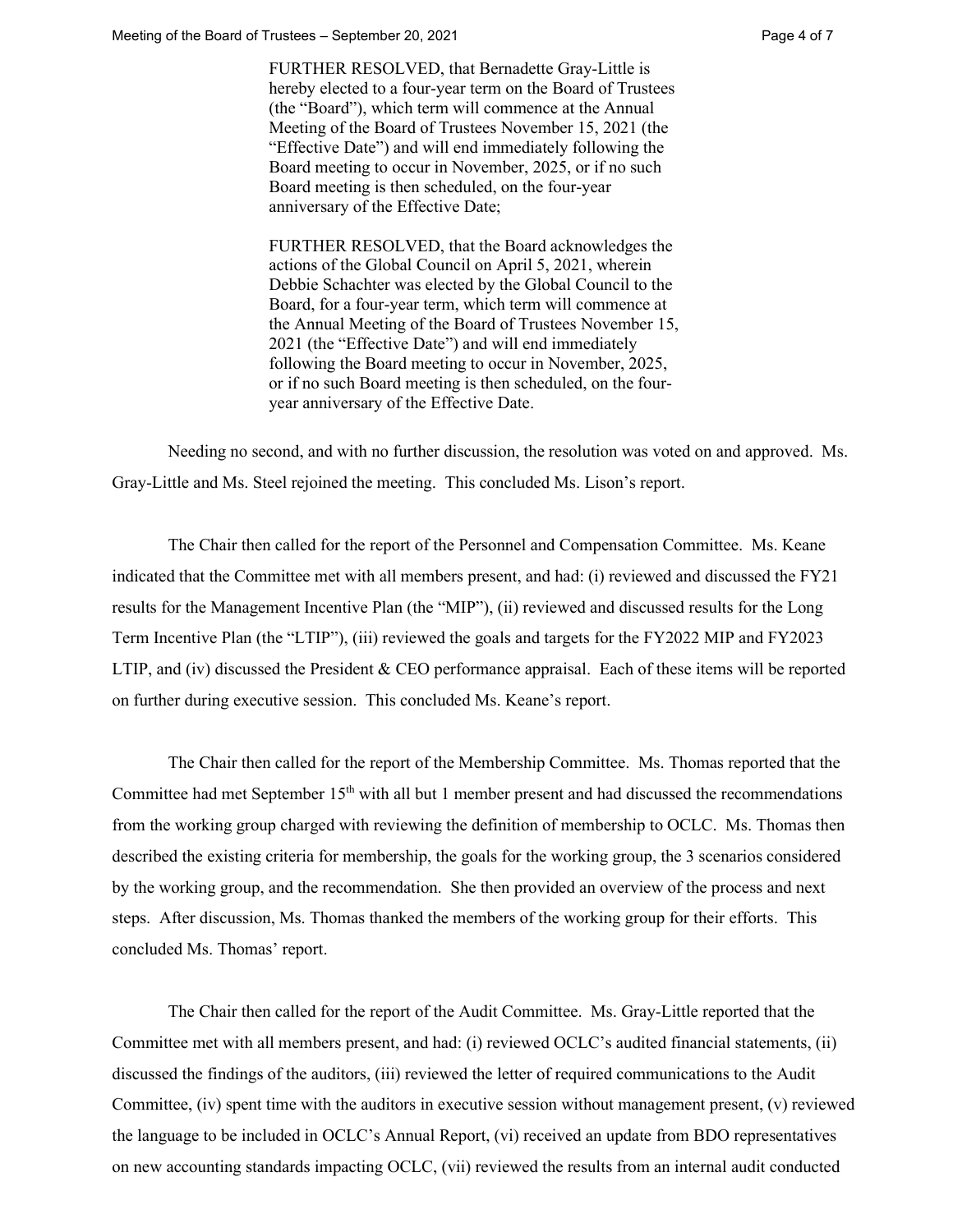by the firm Schneider Downs, (viii) received an overview of OCLC's enterprise risk management program from Ms. Bordas including a timeline and next steps, and (ix) received an overview of OCLC's security program from Anthony Fisic. Ms. Gray-Little thanked Mr. Rozek and his team for their work on the financial audit. Ms. Gray-Little introduced a resolution, which was recommended by the Committee, to approve the results of the audit. Chair Szabo brought forward the following resolution to the Board for their approval:

# **RESOLUTION**

RESOLVED, that the BDO audit report for the year ended June 30, 2021, be and the same is hereby accepted.

Needing no second, and with no further discussion, the resolution was voted on and approved by a unanimous vote. This concluded Ms. Gray-Little's report.

The Chair then requested the Technology Committee report. Ms. Steel reported that the Committee met with all members present and had: (i) discussed progress on Project Symphony involving upgrading certain back office systems, (ii) received an update from Mr. Murphy on cyber security measures and key initiatives, and (iii) received an update from Ms. Presas on OCLC's privacy program. This concluded Ms. Steel's report.

The Chair then called for the report of the Finance and Investment Committee. Ms. Hilsheimer reported that the Committee met with all members present except for Mr. Deaton and had: (i) reviewed the financial performance from FY21, (ii) received a review of performance for FY22 to date, and (iii) discussed corporate operating targets for FY23. This concluded Ms. Hilsheimer's report.

Chair Szabo then convened the meeting in executive session at 2:09 p.m. with Mr. Prichard and Ms. Spayde present for certain portions of the session. The Board continued in executive session until 2:46 p.m., at which time the Chair re-convened the Board in open session.

During the executive session, the Board separately moved and approved the following 2 resolutions by unanimous vote of Board Members voting, with Mr. Prichard abstaining from voting on the 2nd resolution:

# **RESOLUTION**

WHEREAS, the Personnel & Compensation Committee (the "Committee") of OCLC, Inc. (the "Corporation") has completed its review and recommendations regarding certain compensation matters related to the Corporation's officers as identified by the Committee and presented to the Board (each, a "Corporate Officer"), including (i) fiscal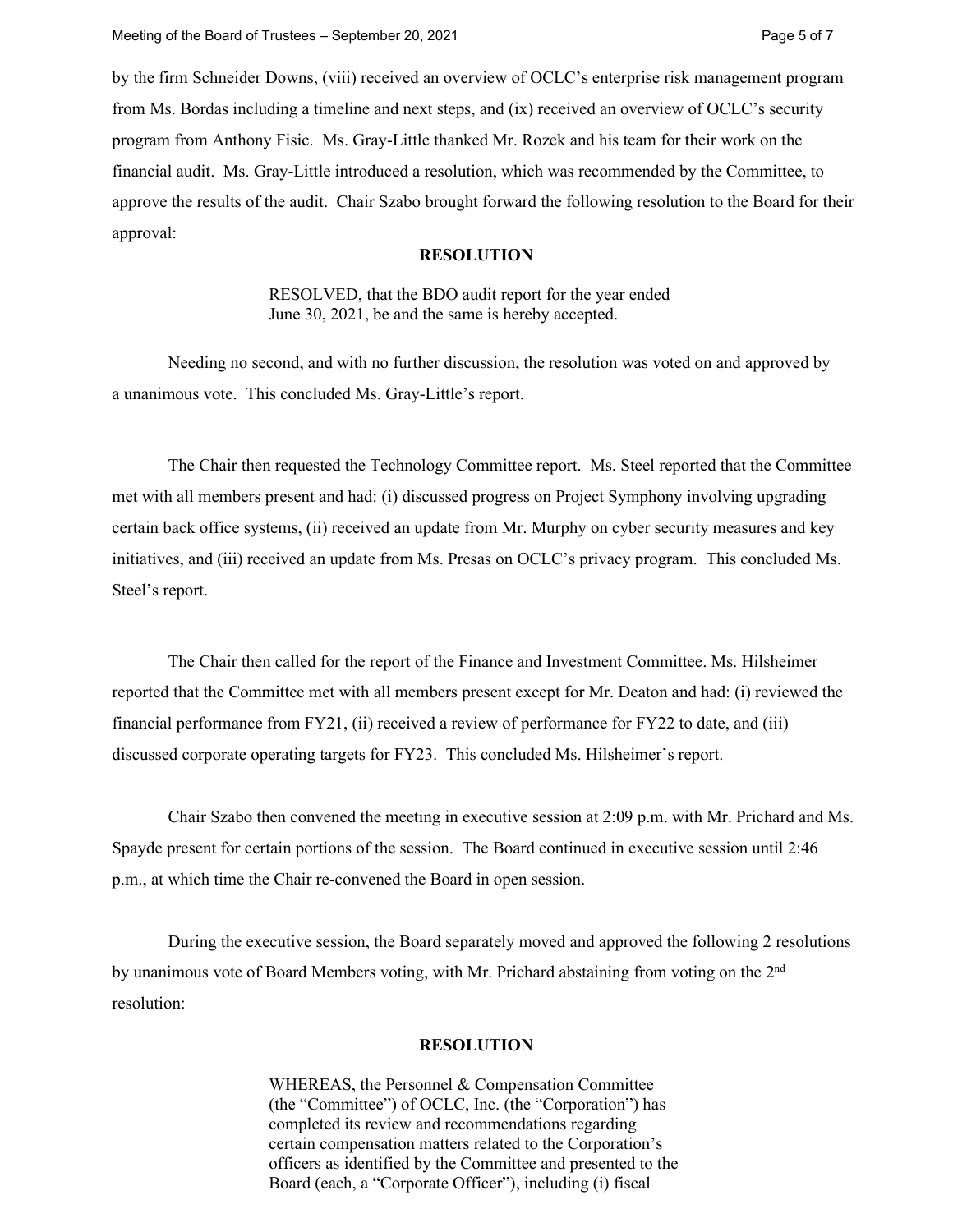year 2021 incentive compensation payout awards under the Corporation's Long-Term Incentive Plan ("LTIP") and Management Incentive Plan ("MIP"), (ii) base salary determinations for fiscal year 2022, (iii) MIP performance objectives and target awards for fiscal year 2022, and (iv) LTIP objectives and target awards for fiscal year 2023;

WHEREAS, the Committee has presented its recommendations regarding such compensation matters to the Board, and the Board deems it advisable and in the best interests of the Corporation to adopt such recommendations as presented;

NOW THEREFORE, BE IT RESOLVED, that the recommendations of the Committee regarding fiscal year 2021 LTIP and MIP payout awards for specified Corporate Officers who are eligible to receive LTIP and MIP payout awards (as identified by the Committee and presented to the Board) be and the same hereby are approved as presented;

FURTHER RESOLVED, that the recommendations of the Committee regarding the fiscal year 2022 base salary for each Corporate Officer (to be effective as of September 1, 2021), MIP performance objectives and target awards for fiscal year 2022, and LTIP performance objectives and target awards for fiscal year 2023 for those who are eligible to participate in the LTIP and MIP (as identified by the Committee and presented to the Board) are hereby approved as presented; and

FURTHER RESOLVED, that the Corporation's President and CEO, CFO and Vice President Human Resources be, and they hereby are, each authorized to do such acts and things as they or any of them individually shall deem necessary or appropriate to carry out the purposes of the foregoing Resolution.

### **RESOLUTION**

WHEREAS, the Personnel & Compensation Committee (the "Committee") of OCLC, Inc. (the "Corporation") has completed its review and recommendations regarding certain compensation matters related to the Corporation's President and CEO, including (i) fiscal year 2021 incentive compensation payout awards under the Corporation's Long-Term Incentive Plan ("LTIP") and Management Incentive Plan ("MIP"), (ii) base salary determinations for fiscal year 2022, (iii) MIP performance objectives and target awards for fiscal year 2022, and (iv) LTIP objectives and target awards for fiscal year 2023;

WHEREAS, the Committee has presented its recommendations regarding such compensation matters to the Board, and the Board deems it advisable and in the best interests of the Corporation to adopt such recommendations as presented;